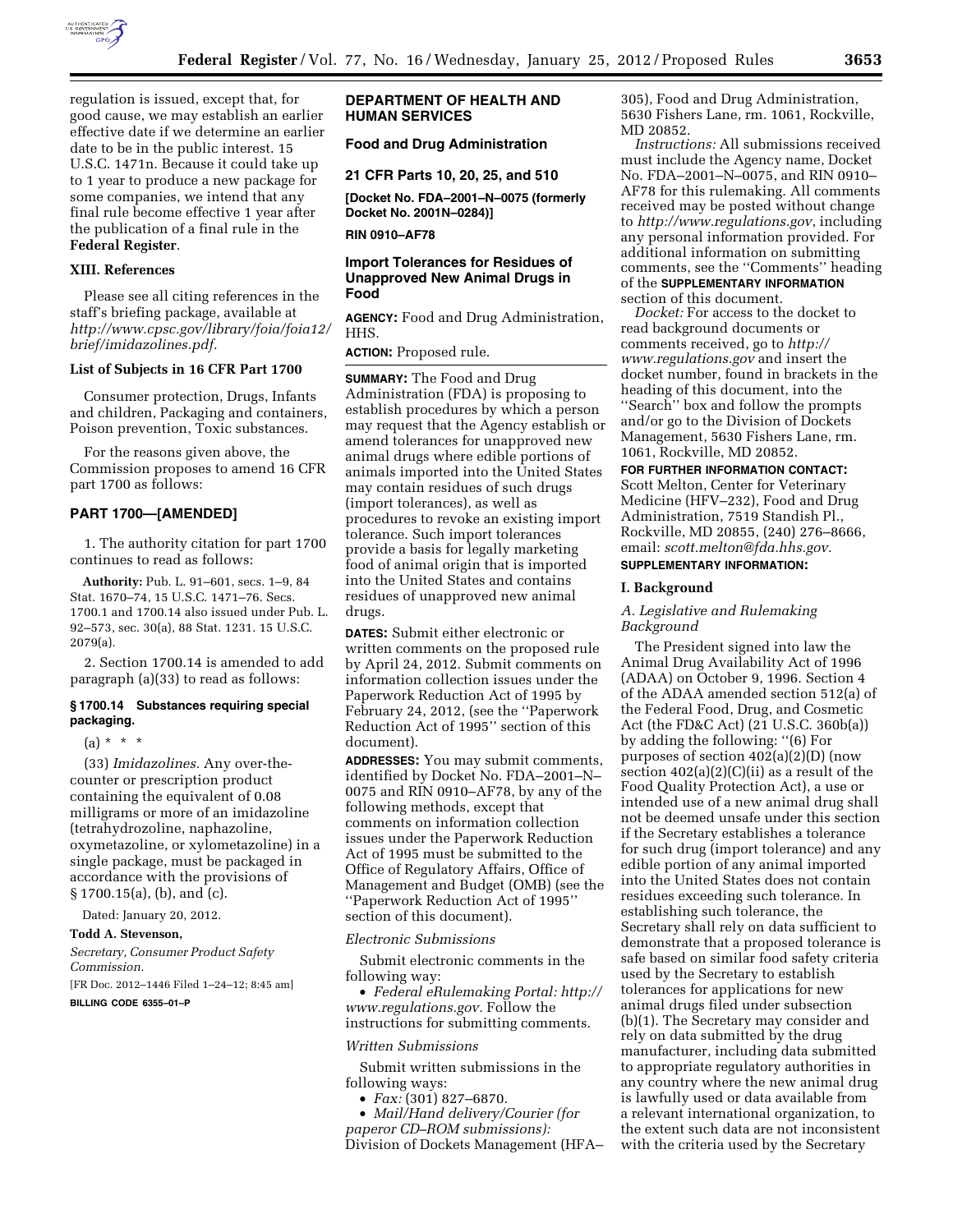to establish a tolerance for applications for new animal drugs filed under subsection (b)(1). For purposes of this paragraph, 'relevant international organization' means the Codex Alimentarius Commission or other international organization deemed appropriate by the Secretary. The Secretary may, under procedures specified by regulation, revoke a tolerance established under this paragraph if information demonstrates that the use of the new animal drug under actual use conditions results in food being imported into the United States with residues exceeding the tolerance or if scientific evidence shows the tolerance to be unsafe.'' 1

A residue is any compound present in edible tissues that results from the use of a drug, and includes the drug, its metabolites, and any other substance formed in or on food because of the drug's use (title 21 of the *Code of Federal Regulations* § 530.3(f) (21 CFR 530.3(f))).

Any amount of residue in imported, animal-derived food from a new animal drug not approved or conditionally approved in the United States and for which no import tolerance exists, even a level of residue considered safe by a country where the new animal drug is lawfully used, would cause the imported, animal-derived food to be adulterated under section 402(a)(2)(C)(ii) of the FD&C Act (21 U.S.C. 342(a)(2)(C)(ii)) because the drug would be deemed unsafe under section 512 of the FD&C Act. Such food could be denied entry into the United States under section 801(a)(3) of the FD&C Act  $(21 \text{ U.S.C. } 381(a)(3)).$ 

Thus, it is unlawful to import animalderived food that bears or contains residues of a new animal drug that is not approved or conditionally approved in the United States, unless a tolerance has been established for the residues of that new animal drug in imported, animal-derived food (import tolerance) and the residue of the new animal drug in the imported, animal-derived food does not exceed the import tolerance. It should be noted that the establishment of an import tolerance for an unapproved new animal drug does not provide for the lawful use of the drug in the United States, and such use would cause the drug to be deemed unsafe within the meaning of section 512 of the FD&C Act and adulterated within the

meaning of section 501(a)(5) of the FD&C Act (21 U.S.C. 351(a)(5)).

This import tolerance proposed regulation, if finalized, will be FDA's last action to fully implement the ADAA. This proposed regulation describes procedures by which a person could request that the Agency establish or amend an import tolerance for a new animal drug not approved or conditionally approved for use in the United States. This proposed regulation would also establish procedures to revoke an existing import tolerance as provided in section 512(a)(6) of the FD&C Act. This regulation does not preclude the Commissioner from establishing or amending an import tolerance on his or her own initiative under § 10.25(b) (21 CFR 10.25(b)).

Public and Advisory Committee Input Prior To Rulemaking

In the **Federal Register** of August 10, 2001 (66 FR 42167), the Agency published an advance notice of proposed rulemaking (ANPRM) to discuss issues pertaining to the development of regulations regarding import tolerances. FDA solicited comments on four specific issues and for any other issues relating to import tolerances. In January 2002, FDA's Center for Veterinary Medicine (CVM, the Center) held a public meeting with the Veterinary Medicine Advisory Committee (VMAC) to discuss import tolerances. The Center presented the four specific issues that were included in the previously published ANPRM. These questions, as well as a summary of VMAC's responses and public comments to the ANPRM, follow:

Issue 1: Approaches the Agency Could Use To Find a Safe Import Tolerance

There are different approaches the Agency could use to find a safe import tolerance. It could look at toxicity and residue data and build in a conservative safety factor. Alternatively, it could also review conditions of use such as good agricultural practices, route of administration, and dose, which may result in a different safety factor or factors. Additionally, it could consider manufacturing information such as that required for a domestic application, which also could result in a different safety factor or factors. Which approach is preferable?

The consensus of VMAC was that import tolerances should be based on a food safety approach similar to that currently employed by FDA to establish tolerances for new animal drugs for which applications are filed under section 512(b)(1) of the FD&C Act. The committee noted that there should be

some assurance that drugs covered by import tolerances are manufactured under good manufacturing practices (GMP)-like conditions.

Comments received from the public on this issue were similar to the comments that were received from VMAC.

### Issue 2: Analytical Techniques

Only the drug marker residue for the drug substance, not the product formulation or the sponsor of the import tolerance, can be determined by the type of analytical method that is typically used to assay imports. Are there analytical techniques or other approaches that would allow the Agency to determine whether a residue is due to use of the drug product for which the tolerance is approved?

The consensus of VMAC was that they were not aware of a practical methodology to accomplish this task.

Issue 3: Agency Disclosure to the Public

• Should the Agency disclose to the public that it is considering an import tolerance for a new animal drug?

• If so, when (e.g., upon request, upon filing)?

• How should the Agency do so (e.g., **Federal Register**, Internet)?

• How much detail should the Agency provide, keeping in mind that it cannot disclose trade secrets or confidential commercial information?

The consensus of VMAC was that FDA should do an initial review of each request to establish or amend an import tolerance to determine the completeness of the submission package. If the requester's package is complete, then the public should be made aware that the Agency is considering establishing the requested import tolerance. This public notification should occur via publication in the **Federal Register**, the CVM Web site and other avenues, as appropriate. This notification should occur in a timely manner in order to allow for adequate public feedback and consideration of public concerns prior to a decision on the establishment of an import tolerance.

Public comments on this issue included suggestions that requests to establish import tolerances should be disclosed to the public early in the process. Commenters also indicated that submitted data should have the same confidentiality protections as that provided to data submitted as part of a new animal drug application (NADA). Most commenters felt that a Freedom of Information (FOI) summary should be made publicly available following establishment of the import tolerance.

<sup>1</sup>The Secretary of Health and Human Services (the Secretary) has delegated to the Commissioner of Food and Drugs (the Commissioner) the functions vested in the Secretary under the FD&C Act and therefore, the authority under section 512(a)(6) of the FD&C Act is exercised by the Commissioner.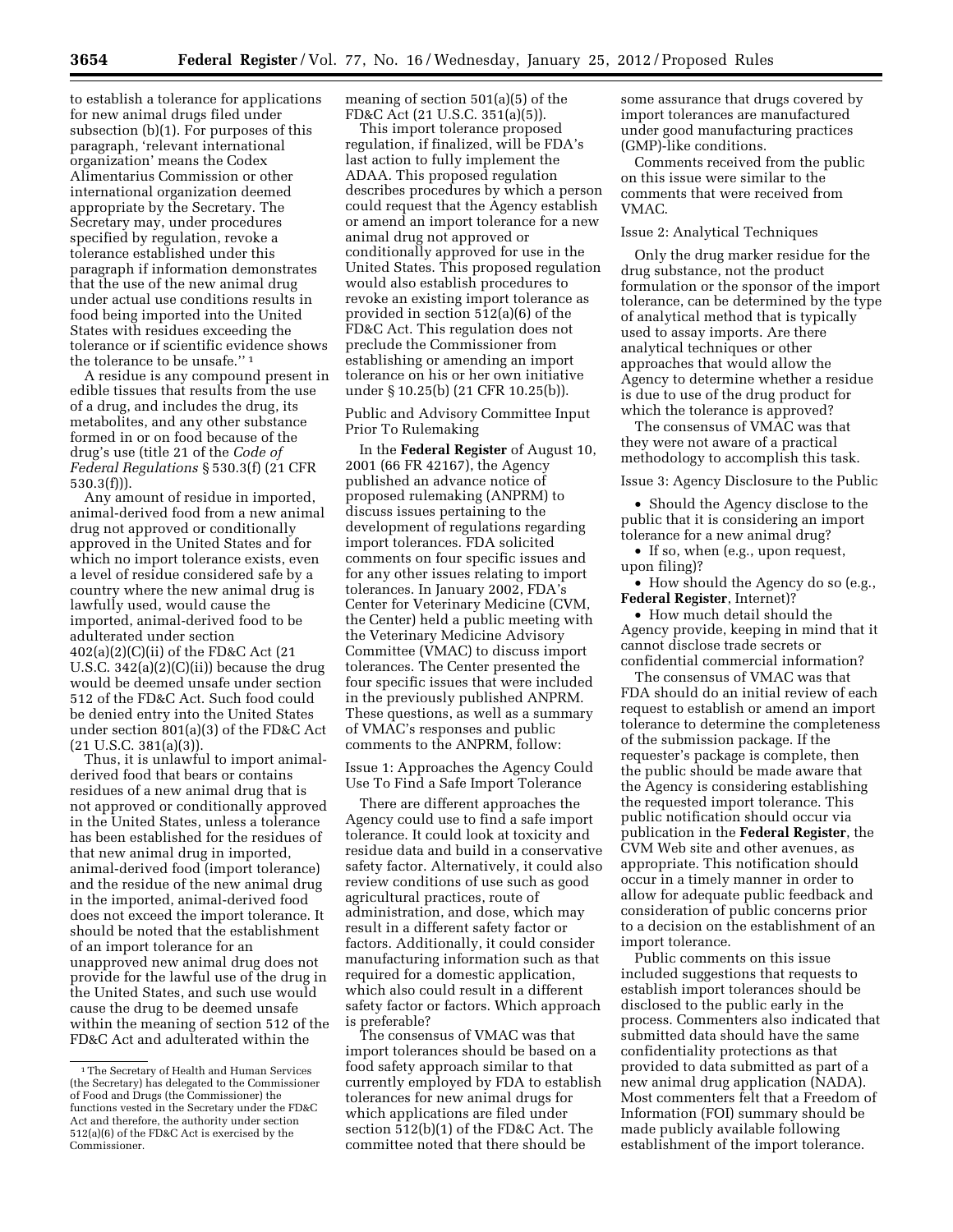Issue 4: Import Tolerances Effect on the Environment

FDA is considering amending the regulations at 21 CFR 25.33 to allow a categorical exclusion for import tolerances under the National Environmental Policy Act, if there is information that shows that establishing import tolerances does not have a significant effect on the environment. The Agency is seeking information on whether import tolerances will have a significant effect on the environment.

The consensus of VMAC was that they could not think of any instance relative to residues within animalderived food products that would have a significant environmental impact.

Other public comments on this issue included that categorical exclusion from the requirement to submit an environmental assessment would be appropriate for import tolerances on a case-by-case basis, if no extraordinary circumstances exist.

Issue 5: Please Comment on Any Other Aspects of Import Tolerances You Wish To Raise

There were no additional comments from VMAC.

Other public comments on this issue included that FDA should not establish an import tolerance for a new animal drug not allowed to be used in food animals in the United States or prohibited in the United States from extra-label use in food producing animals. Another comment suggested that an import tolerance for an unapproved new animal drug should apply to domestically-produced animalderived food. Some commenters questioned whether the Agency would have the resources for residue testing.

# *B. Current Process for Establishing New Animal Drug Tolerances*

1. Overview of the Approval Process for NADAs Submitted Under Section 512(b)(1) of the FD&C Act

Before FDA can approve an NADA submitted under section 512(b)(1) of the FD&C Act, the Agency must, among other things, determine that there is substantial evidence that the new animal drug will have the effect it purports or is represented to have under the conditions of use prescribed, recommended, or suggested in the proposed labeling, and that the NADA contains full reports of investigations including adequate tests by all methods reasonably applicable to show whether the new animal drug is safe for use under the conditions prescribed, recommended, or suggested in the proposed labeling (21 U.S.C.

 $360b(d)(1)(A)$  and  $(d)(1)(E)$ ). In addition, for new animal drugs intended for use in food-producing animals, in determining whether a new animal drug is safe for use under the conditions prescribed, recommended, or suggested in the proposed labeling, FDA must consider, among other factors, the probable consumption of such drug by humans due to its presence in or on animal-derived food and the effect of such drug on humans (21 U.S.C.  $360b(d)(2)$ ). As a part of that determination, FDA may set tolerances for new animal drug residues that occur in the food (21 U.S.C. 360b(d)(1)(F)).

2. Human Food Safety Data Requirements To Establish New Animal Drug Tolerances

The human food safety requirements for approval of an NADA are broadly described in 21 CFR part 500, subpart E and in 21 CFR 514.1(a)(7) and (a)(8). The sponsor of a new animal drug is required to furnish FDA with evidence demonstrating that the residues of the new animal drug in the edible products of treated animals are safe. FDA has developed a number of guidance documents, which are available on the FDA Web site (*[http://www.fda.gov/](http://www.fda.gov/AnimalVeterinary/GuidanceComplianceEnforcement/GuidanceforIndustry/ucm123817.htm)  [AnimalVeterinary/](http://www.fda.gov/AnimalVeterinary/GuidanceComplianceEnforcement/GuidanceforIndustry/ucm123817.htm) [GuidanceComplianceEnforcement/](http://www.fda.gov/AnimalVeterinary/GuidanceComplianceEnforcement/GuidanceforIndustry/ucm123817.htm)* 

*[GuidanceforIndustry/ucm123817.htm](http://www.fda.gov/AnimalVeterinary/GuidanceComplianceEnforcement/GuidanceforIndustry/ucm123817.htm)*), to inform sponsors of the scientific data FDA believes could provide an acceptable basis for determining the human food safety of a new animal drug.

Human food safety data are generated by conducting studies to assess the nature and quantity of residues in foods derived from animals treated with a new animal drug. The human food safety studies fall into three general categories: Toxicity studies; residue chemistry studies; and, for antimicrobial new animal drugs, microbial safety studies.

The toxicity studies are designed to evaluate the oral toxicity of a new animal drug to humans, who may be exposed to the drug through the consumption of food derived from animals treated with the new animal drug. The goal of the toxicity studies is to determine an acceptable daily intake (ADI). The ADI is used to calculate the amount of total residues permitted in each edible tissue, also known as the safe concentration.

The residue chemistry studies are designed to determine the concentration of drug residue actually appearing at the time of slaughter of the target animal in the edible tissues of that animal species as a result of treatment with the proposed new animal drug. Data from studies that investigate the metabolism

of the veterinary drug are used to establish a relationship between the residue selected for assay (marker residue) and the concentration of the total residue in the target tissue. These residue chemistry data are used to calculate the tolerance. Tolerances are the maximum concentration of a new animal drug residue that can legally remain in an edible tissue from animals treated with the new animal drug. When a tolerance is assigned for an approved or conditionally approved new animal drug, a practicable regulatory analytical method is also established to quantify and confirm residues of the new animal drug to monitor the safety of the food supply.

For antimicrobial new animal drugs, typically data are generated that support the conduct of a qualitative risk assessment that addresses the release, exposure, and consequence of the effects of the new animal drug on the development of resistant bacteria in or on the target animal and the potential impact on human health.

# *C. International Harmonization of Food Safety Standards*

FDA works toward international harmonization of food safety standards, including food safety controls such as veterinary drug tolerances.

Under the proposed regulation, FDA intends to harmonize its import tolerances with the Maximum Residue Limits (MRLs) established by the Codex Alimentarius Commission of the Joint Food and Agriculture Organization (FAO)/World Health Organization (WHO) Food Standards Program (Codex MRL), provided that the Codex Alimentarius Commission has established a permanent Codex MRL and that the Agency has sufficient information to make a determination that the permanent Codex MRL will protect the U.S. public health and will meet the standards of the FD&C Act. If the Codex Alimentarius Commission has established a permanent Codex MRL for a new animal drug, the Agency would allow the submission of human food safety information in the form of monographs and reports from the Joint FAO/WHO Meeting on Pesticide Residues (JMPR) and/or the Joint Expert Committee on Food Additives of the FAO and the WHO (JECFA) to support the requested import tolerance. The JMPR and/or JECFA monographs and reports provide an evaluation of human food safety data; these data are then used to derive the ADI and the recommended MRL. If FDA review of the committee reports and monographs raises additional scientific concerns that merit more detailed review, the Agency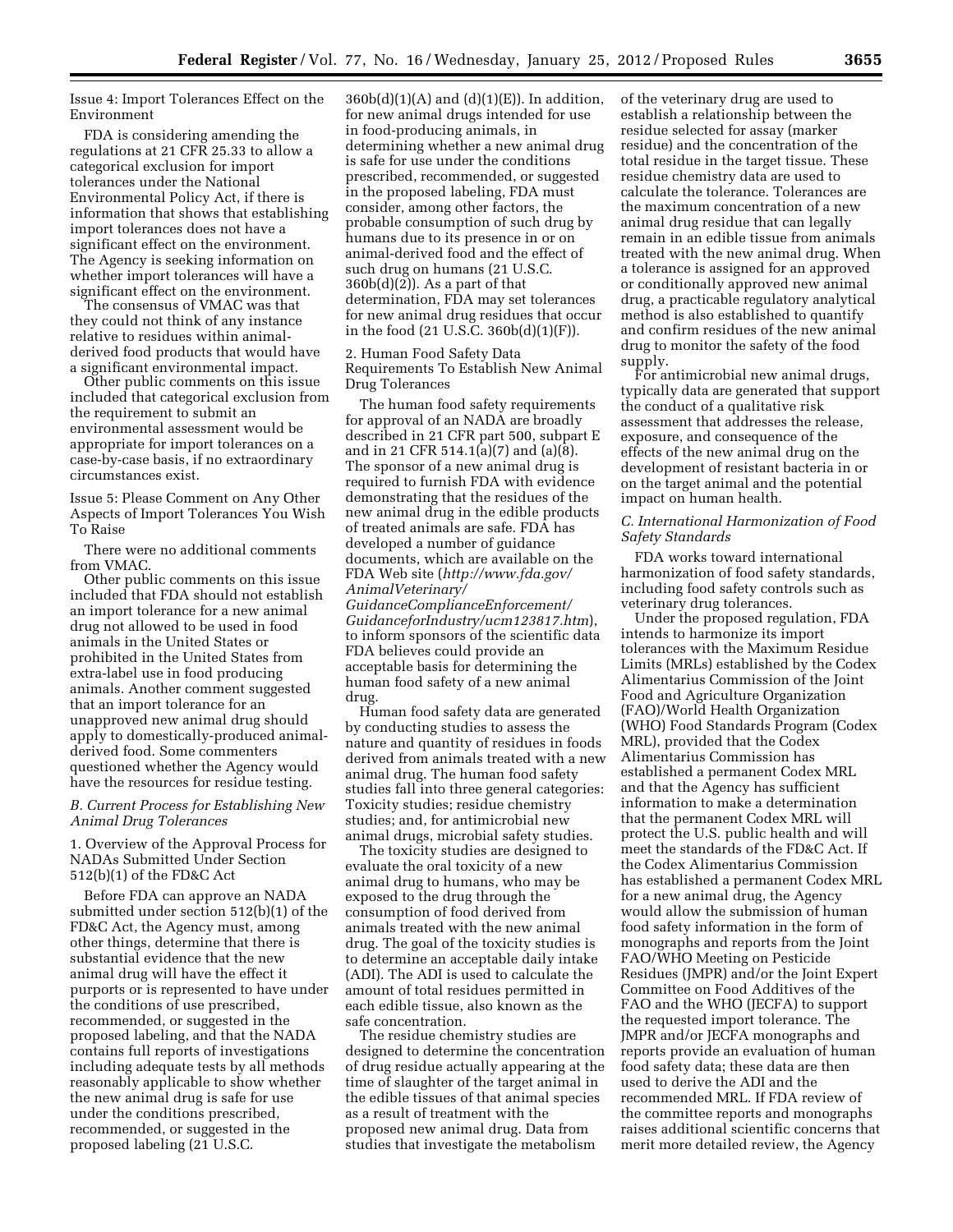proposes to require submission of the complete toxicology and residue chemistry study reports, including the underlying data.

If the Codex Alimentarius Commission has not established a permanent Codex MRL for a new animal drug, the Agency proposes to require submission of the complete toxicology and residue chemistry study reports, including the underlying data. In addition, in the absence of a permanent Codex MRL, the Agency proposes that the requester should provide full reports of investigations made with respect to the human food safety of the new animal drug, including data submitted to the appropriate regulatory authority in any country where the new animal drug is lawfully used.

# **II. Summary of the Proposed Rule**

#### *A. Scope (Proposed § 510.201)*

Proposed § 510.201 establishes and restricts proposed subpart C to procedures by which the Agency may establish, amend, or revoke an import tolerance for residues of a new animal drug not approved or conditionally approved for use in the United States but lawfully used in other countries and present in imported, animal-derived food and food products, as well as procedures to reconsider or stay actions regarding an import tolerance. Under section 512(a)(6) of the FD&C Act, the Secretary may consider and rely on data submitted to appropriate regulatory authorities in any country where the new animal drug is lawfully used. In addition, the Secretary may use data available from a relevant international organization to the extent such data are not inconsistent with the criteria used to establish a tolerance for new animal drug applications submitted under section 512(b)(1) of the FD&C Act. For purposes of section 512(a)(6) of the FD&C Act, ''relevant international organization'' means the Codex Alimentarius Commission or other international organization deemed appropriate by the Secretary.

When evaluating the residue of a new animal drug as part of the determination of a tolerance, FDA considers the conditions of use including dose, duration, and formulation. The conditions of use can affect the uptake, metabolism, and distribution of the residues in the treated food animal and therefore, are a critical component of the human food safety evaluation for a tolerance of a domestic new animal drug as part of a new animal drug approval. Similarly, the Codex Alimentarius requires that a veterinary drug under evaluation for an MRL be approved in

at least one member country in order to assure that the conditions of use are available as part of the scientific evaluation. FDA believes that it would also be important that the evaluation for a tolerance for residues of a new animal drug in imported food consider conditions of use. Consequently, FDA believes that the new animal drug under evaluation must be lawfully used in at least one country in a manner consistent with the conditions of use that cause the residues in the imported food, and that the information resulting from this lawful use be made available to FDA as part of the evaluation for an import tolerance.

### *B. Definitions (Proposed § 510.203)*

Proposed § 510.203 contains definitions for the terms import tolerance and request. The proposed definition of import tolerance (''a tolerance for a residue of a new animal drug not approved or conditionally approved for use in the United States, but present in any imported edible portion of any animal'') is derived from the statutory language, which provides that a use or intended use of a new animal drug shall not be deemed unsafe under section 512 of the FD&C Act, ''if the Secretary establishes a tolerance for such drug and any edible portion of any animal imported into the United States does not contain residues exceeding such tolerance.'' 21 U.S.C. 360b(a)(6). The proposed definition for request (''a request to establish or amend an import tolerance'') sets forth the meaning of the term, as it is used in proposed subpart C.

# *C. Requests To Establish or Amend an Import Tolerance (Proposed § 510.205)*

1. Initiation of a Request To Establish or Amend an Import Tolerance (Proposed  $§ 510.205(a)$ 

Proposed § 510.205(a) provides that any person could request that the Commissioner establish or amend an import tolerance and that such a request would have to be in the form specified in proposed § 510.205, which is described in this section of the document. Proposed § 510.205(a) also provides that the Commissioner could initiate a proceeding to establish or amend an import tolerance on his or her own initiative under 21 CFR 10.25(b).

### 2. Content and Administration of a Request (Proposed § 510.205(b))

Under this proposed section, a request to establish or amend an import tolerance would have to include the following information: (1) The established name and all pertinent

information concerning the new animal drug, including chemical identity and composition of the new animal drug, and its physical, chemical, and biological properties; (2) the conditions of use for the new animal drug, including the route of administration and dosage, together with all labeling, directions, and recommendations regarding the uses in countries in which the new animal drug is lawfully used; (3) the proposed import tolerance(s) for the new animal drug; (4) human food safety information to support the proposed import tolerance(s); and (5) a complete description of a practicable validated method for measuring the residue level in imported edible portions of any animal treated with the new animal drug.

The contents of the request would have to include data sufficient to demonstrate that a proposed tolerance is safe based on similar human food safety criteria used by the Commissioner to establish tolerances for applications for new animal drugs filed under section 512(b)(1) of the FD&C Act. Consistent with section 512(a)(6) of the FD&C Act, information to support the establishment of an import tolerance for a new animal drug could include data submitted by the drug manufacturer, including data submitted to appropriate regulatory authorities in any country where the new animal drug is lawfully used, or data available from a relevant international organization, such as the Codex Alimentarius Commission, to the extent such data are not inconsistent with the criteria used by the Commissioner to establish a tolerance for applications for new animal drugs filed under section 512(b)(1) of the FD&C Act.

Under the proposed rule, human food safety information to support the proposed import tolerance could be submitted in two possible forms. First, if a permanent Codex MRL has been established, the requester would provide the permanent Codex MRL and monographs and reports from the JECFA and/or monographs and reports from the JMPR that support the development of the permanent Codex MRL. FDA could request additional information as needed. If no permanent Codex MRL has been established, or upon notification by FDA, the requester would have to provide full reports of investigations made with respect to the human food safety of the new animal drug.

Should full reports be required by the rule or requested by FDA, a request to establish or amend an import tolerance could be regarded as incomplete unless it includes full reports of adequate tests,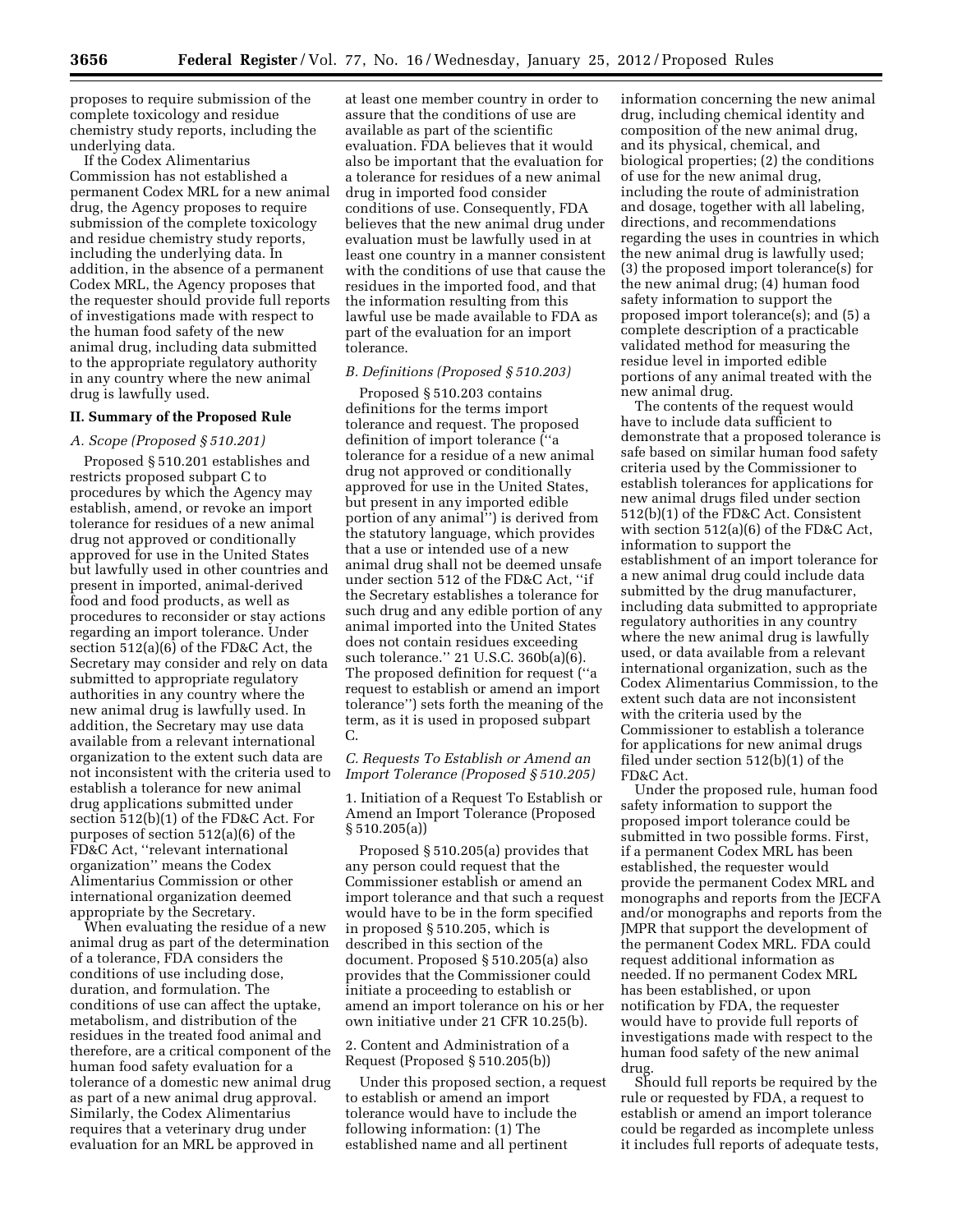by all methods reasonably applicable, to show whether or not any edible portion of any animal receiving the new animal drug would be safe for human consumption. The reports would have to include detailed data derived from appropriate animal and other biological experiments in which the methods used and the results obtained are clearly set forth. Under the proposed rule, the request would have to include either a statement that all such reports have been submitted or an explanation of why such reports were not submitted. With respect to each nonclinical laboratory study contained in the request, the requestor would have to submit either a statement that the study was conducted in compliance with the good laboratory practice regulations set forth in 21 CFR part 58, or, if the study was not conducted in compliance with such regulations, a brief statement of the reason for the noncompliance, and an explanation of how the noncompliance may have impacted the study.

Furthermore, a request to establish or amend an import tolerance would have to include any other information that could be deemed necessary by the Commissioner to address particular human food safety concerns that may be associated with certain new animal drugs or classes of new animal drugs. For example, for certain antimicrobial new animal drugs, the Agency could consider information regarding antimicrobial resistance concerns in making its determination that a proposed import tolerance is safe.

A request to establish or amend an import tolerance would also have to include information on where the new animal drug is lawfully used. Such information includes the conditions of use for the new animal drug, including the route of administration and dosage; labeling; directions; and recommendations. When an import tolerance is established, it would be available to any importer into the United States of the same food product(s) containing the unapproved drug product that is subject to the import tolerance.

The request would also have to include a complete description of a practicable validated method for measuring the residue level of the new animal drug in the imported edible product derived from animals treated with the new animal drug. The availability of such a method is important for monitoring compliance with the import tolerance.

Under this proposed rule, if finalized, a requester would be required to submit an environmental assessment, as described in 21 CFR 25.40, to facilitate

the Agency's assessment of potential environmental impacts under the National Environmental Policy Act; Executive Order 12114, ''Environmental Effects Abroad of Major Federal Actions,'' of January 4, 1979 (44 FR 1957, January 9, 1979); and 21 CFR 25.60. As previously discussed in this document, the Agency solicited comments on the issue of whether import tolerances will have a significant effect on the environment in the August 2001 ANPRM and January 2002 VMAC. Although categorical exclusions are not addressed in this proposed rule, the Agency is still considering the comments received in response to the August 2001 ANPRM and January 2002 VMAC. If, in the future, the Agency determines it to be appropriate, FDA will consult with the Council on Environmental Quality (CEQ) regarding the establishment of categorical exclusions for certain import tolerance requests. FDA reiterates its previous requests for comments and supporting information relevant to the issue of whether import tolerances will have a significant effect on the environment in the United States or abroad.

Proposed § 501.205(b) provides that requests for an import tolerance would have to be submitted to FDA in triplicate. By prior arrangement, requests could be submitted in an electronic format.

Pertinent information previously submitted to and currently retained in the files of FDA could be incorporated in, and would be considered as part of, a request to establish or amend an import tolerance on the basis of specific reference to such information. If the requester refers to any nonpublic information other than its own, the requester would have to obtain a written right of reference to that nonpublic information and submit such right of reference with the request. Any reference to published information would have to be accompanied by reprints or copies of such references. If a part of the material submitted is in a foreign language, it would have to be accompanied by a complete and accurate English translation. Translations of literature printed in a foreign language would have to be accompanied by copies of the original publication.

Furthermore, the request would have to be dated and signed by the requester or by his or her authorized representative. If the requester or such authorized representative does not reside or have a place of business within the United States, the requester would also have to furnish the name and post office address of, and the request would

have to be countersigned by, an authorized attorney, agent, or official residing or maintaining a place of business within the United States.

A request to amend an established import tolerance would have to contain information to support each proposed change. The request could omit statements made in the original request for which no change is proposed.

The requester could withdraw a request to establish or amend an import tolerance at any time before the notification provided for in proposed § 510.205(d)(2) has been made publicly available.

3. Review of Information Submitted in a Request (Proposed § 510.205(c))

In establishing an import tolerance or amending an existing import tolerance, the Commissioner would rely on data sufficient to demonstrate that a proposed tolerance is safe based on similar human food safety criteria used by the Commissioner to establish tolerances for applications for new animal drugs filed under section 512(b)(1) of the FD&C Act. In establishing or amending an import tolerance, the Commissioner would give appropriate consideration to the residue concentrations and conditions of use of the animal drug in the import tolerance request.

4. Disclosure of Information Submitted in a Request (Proposed § 510.205(d))

FDA intends to be as transparent as possible about requests to establish, amend, or revoke import tolerances, as well as the basis for establishing, amending, or revoking import tolerances. This transparency is in response to the VMAC consensus that disclosure of import tolerance requests be made to the public early in the review process. The rule proposes that when a request to establish or amend an import tolerance has been filed, this request would be made publicly available. In addition, the decision to establish, amend, or revoke an import tolerance would be made publicly available. A summary of the basis for the decision would also be publicly released. All information and safety data submitted with, or incorporated by reference in, the request would be available for public disclosure, in accordance with the provisions of part 20 (21 CFR part 20). Trade secrets and confidential commercial or financial information would be exempted from release under § 20.61.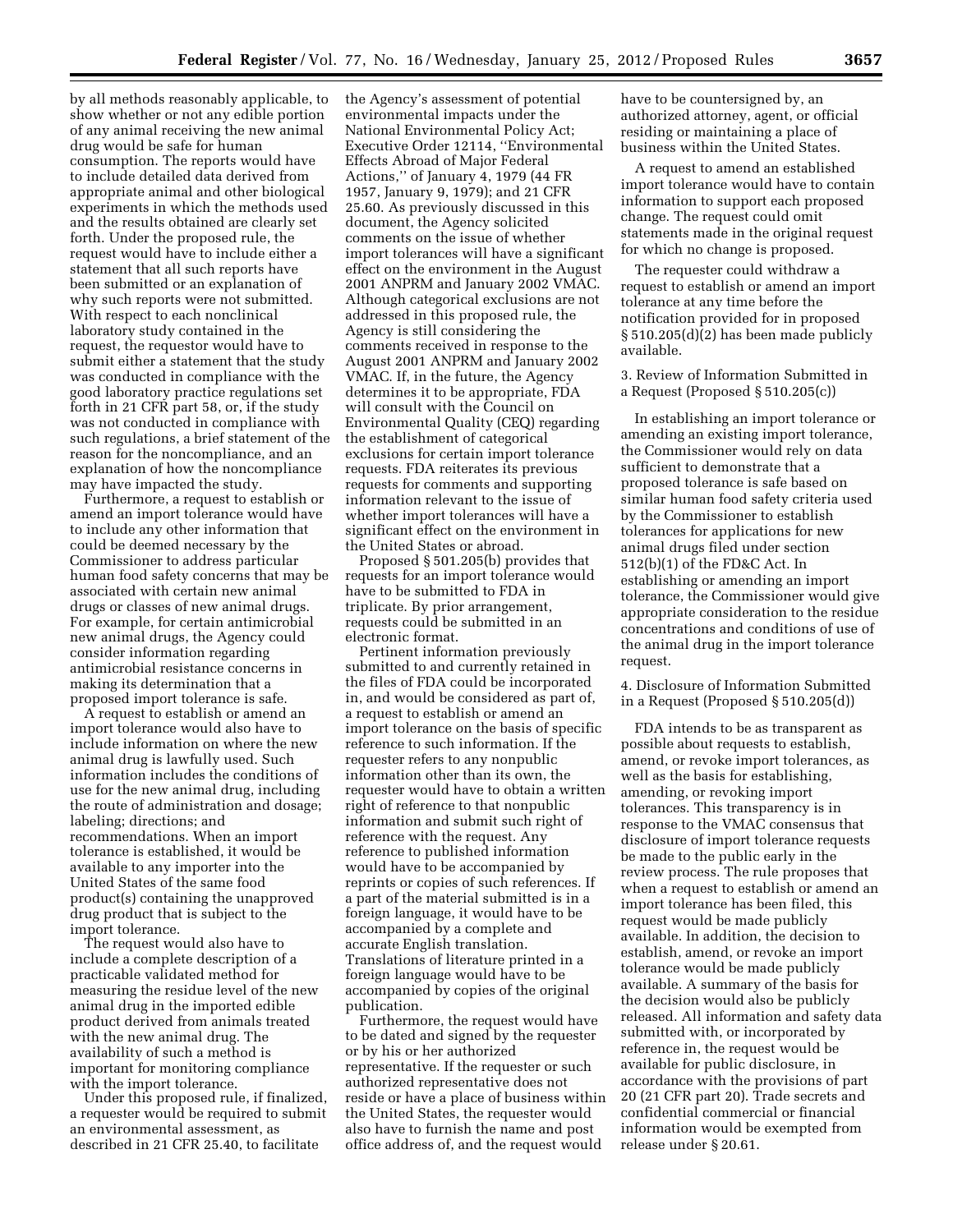5. Establishment or Amendment of an Import Tolerance (Proposed § 510.205(e))

The rule proposes that when a request to establish or amend an import tolerance is granted, a copy of the public notification would be sent to the requestor. Similarly, when a request to establish or amend an import tolerance is denied, a copy of the notification of the denial would be sent to the requestor as well as made publicly available,. This proposed section also makes clear that if a tolerance is established as part of an approval of a new animal drug application under section 512(b)(1) of the FD&C Act  $(21 U.S.C. 360b(b)(1))$ , or conditional approval under section 571 of the FD&C Act, (21 U.S.C. 360ccc), the approved new animal drug tolerance would supersede any existing import tolerance for that new animal drug. A notification that the existing import tolerance has been superseded by a tolerance for that new animal drug would be made publicly available and a copy of th*is*  notification would be sent to the requester.

In the event that the conditionally approved application for a new animal drug is not renewed or is withdrawn, or such drug does not achieve full approval under section 512 of the FD&C Act within 5 years following the date of the conditional approval, the Agency would reinstate the import tolerance and a notification would be made available to the public, and copy of this public notification would be sent to the original requestor.

# *D. Revoking an Import Tolerance (Proposed § 510.207)*

Proposed § 510.207 specifies the procedures by which an established tolerance for residues of an unapproved new animal drug in food products of animal origin imported into the United States could be revoked. Section 512(a)(6) of the FD&C Act authorizes this action if information demonstrates that the use of the new animal drug under actual use conditions results in food being imported into the United States with residues exceeding the tolerance or if scientific evidence shows the tolerance to be unsafe. The Commissioner, on his or her own initiative or on the petition of an interested person, under part 10 (21 CFR part 10), could revoke an import tolerance. The grounds for revocation of the import tolerance would be made publicly available.

# *E. Reconsideration of Action (Proposed § 510.209)*

Proposed § 510.209 specifies the process for an interested person to petition that the Commissioner reconsider a decision to establish, amend, or revoke an import tolerance and also provides that the Commissioner could reconsider a decision on his or her own initiative. The section proposes that a petition for reconsideration of such a decision would have to be filed with the Division of Dockets Management under § 10.20, and be in the form set out in § 10.33. Under proposed § 510.209, an interested person would have to petition for reconsideration no later than 30 days after public notification of the decision, although the Commissioner could, for good cause, permit a petition to be filed more than 30 days after public notification of the decision. The petition for reconsideration would have to demonstrate that the Commissioner did not adequately consider relevant information and views that are in the administrative record. No new information could be included in a petition for reconsideration.

# *F. Administrative Stay of Action (Proposed § 510.211)*

Proposed § 510.211 specifies the process for an interested person to petition that the Commissioner stay or extend the effective date of a decision to establish, amend, or revoke an import tolerance. It also provides that the Commissioner, on his or her own initiative, could stay or extend the effective date of a decision to establish, amend, or revoke an import tolerance. The proposed section would specify that a petition for a stay or for an extension of the effective date of such a decision be filed with the Division of Dockets Management in accordance with § 10.20, and be in the form set out in § 10.35. Under proposed § 510.211, an interested person would have to petition the Commissioner stay or extend the effective date of a decision with respect to establishing, amending, or revoking an import tolerance no later than 30 days after the date of public notification, although the Commissioner could, for good cause, permit a petition to be filed more than 30 days after the date of public notification of the decision.

# **III. Conforming Changes**

FDA is proposing conforming changes to certain applicable sections of the Code of Federal Regulations (CFR) that would add a reference to the processes for establishing or amending import

tolerances and revoking such tolerances listed under section 512 of the FD&C Act. The affected sections in title 21 of the CFR are:

• § 10.25 Initiation of administrative proceedings.

• § 20.100 Applicability; crossreference to other regulations.

• § 25.20 Actions requiring preparation of an environmental assessment.

#### **IV. Legal Authority**

FDA is proposing this rule under the authority of section 512(a)(6) of the FD&C Act, which states that ''a use or intended use of a new animal drug shall not be deemed unsafe \* \* \* if the Secretary establishes a tolerance for such drug and any edible portion of any animal imported into the United States does not contain residues exceeding such tolerance.'' Furthermore, ''the Secretary may, under procedures specified by regulation, revoke a tolerance established under this paragraph if information demonstrates that the use of the new animal drug under actual use conditions results in food being imported into the United States with residues exceeding the tolerance or if scientific evidence shows the tolerance to be unsafe.'' FDA is also proposing these regulations under section 701(a) of the FD&C Act (21 U.S.C. 371(a)), which authorizes the issuance of regulations for the efficient enforcement of the FD&C Act.

#### **V. Analysis of Impacts**

#### *A. Introduction*

FDA has examined the impacts of the proposed rule under Executive Order 12866, Executive Order 13563, the Regulatory Flexibility Act (5 U.S.C. 601–612), and the Unfunded Mandates Reform Act of 1995 (Pub. L. 104–4). Executive Orders 12866 and 13563 direct Agencies to assess all costs and benefits of available regulatory alternatives and, when regulation is necessary, to select regulatory approaches that maximize net benefits (including potential economic, environmental, public health and safety, and other advantages; distributive impacts; and equity). The Agency believes that this proposed rule is not a significant regulatory action as defined by Executive Order 12866.

The Regulatory Flexibility Act requires Agencies to analyze regulatory options that would minimize any significant impact of a rule on small entities. Because FDA anticipates most requests will rely on data already gathered, analyzed, and summarized in publicly available dossiers supporting a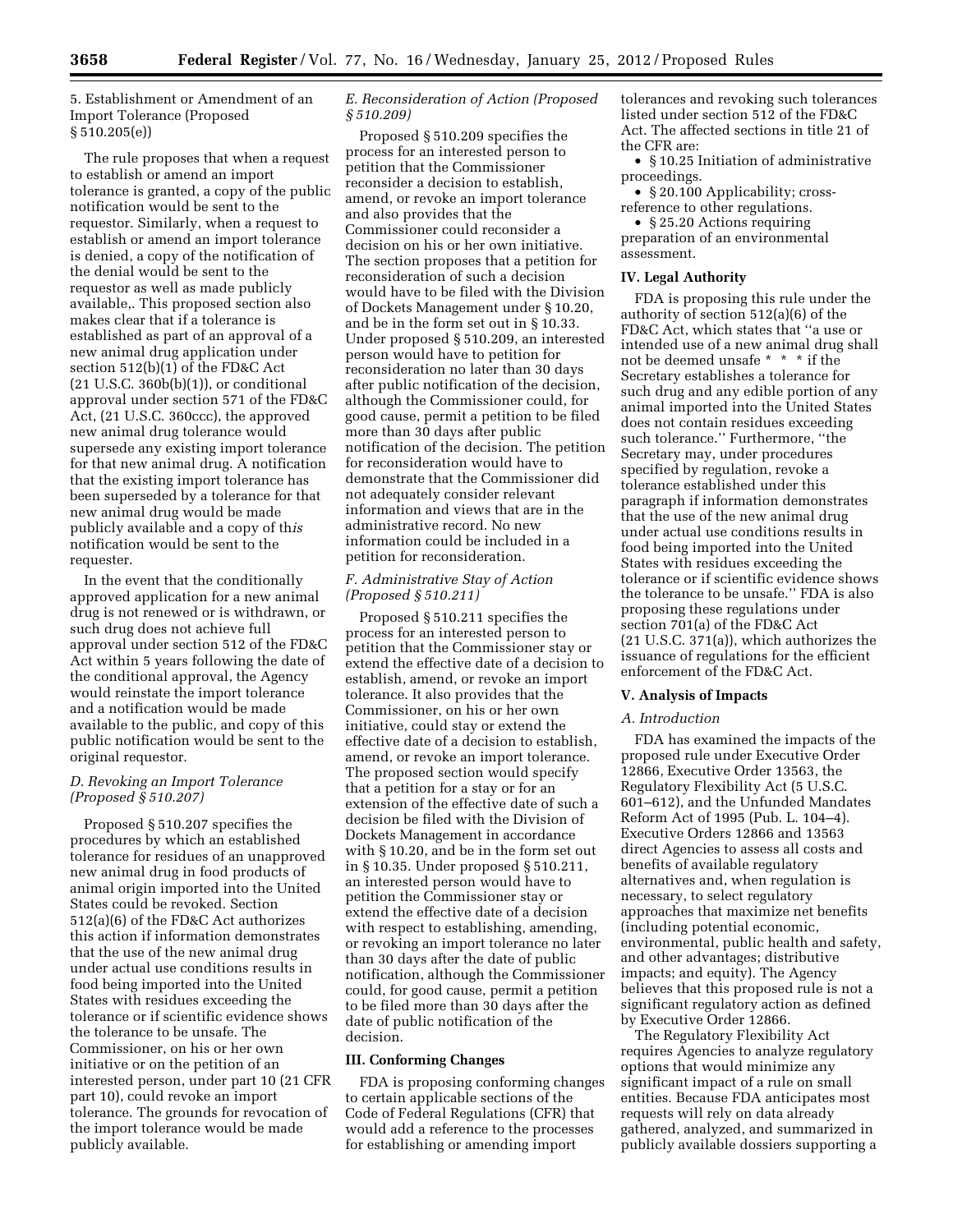permanent Codex MRL, and because FDA has received only two requests to establish import tolerances since 1996, both from large manufacturers of new animal drugs, the Agency proposes to certify that the final rule will not have a significant economic impact on a substantial number of small entities.

Section 202(a) of the Unfunded Mandates Reform Act of 1995 requires that Agencies prepare a written statement, which includes an assessment of anticipated costs and benefits, before proposing ''any rule that includes any Federal mandate that may result in the expenditure by state, local, and tribal governments, in the aggregate, or by the private sector, of \$100,000,000 or more (adjusted annually for inflation) in any one year.'' The current threshold after adjustment for inflation is \$136 million, using the most current (2010) Implicit Price Deflator for the Gross Domestic Product. FDA does not expect this proposed rule to result in any 1 year expenditure that would meet or exceed this amount.

# *B. The Proposed Rule*

FDA is proposing procedures to establish or amend a tolerance for a new animal drug that has not been approved or conditionally approved for use in the United States where edible portions of animals imported into the United States may contain residues of such drugs (import tolerance), as well as procedures to revoke an existing import tolerance. Import tolerances will provide a basis for legally marketing food of animal origin that is imported into the United States containing residues of unapproved new animal drugs. The proposed rule sets forth the information that a requester would need to submit to support the establishment or amendment of an import tolerance. This information may include data submitted by the requester, including data submitted to appropriate regulatory authorities in any country where the new animal drug is used legally, or data available from a relevant international organization such as the Codex Alimentarius Commission. The proposed rule would also require that requests to establish or amend an import tolerance include a practical validated method for measuring the residue level of the new animal drug in the imported edible product derived from animals treated with the new animal drug. The proposed rule also allows for the public notification of requests to establish or amend an import tolerance, information supporting such requests, and for public notification when establishing, amending, or revoking import tolerances. In addition, the proposed

rule describes procedures for revoking an existing import tolerance if scientific evidence shows the tolerance to be unsafe or if information demonstrates that use of the new animal drug under actual use conditions results in food being imported into the United States with residues exceeding the tolerance.

#### *C. Need for the Proposed Rule*

While interested parties may currently submit requests for the establishment of import tolerances under the authority of the statutory provision (21 U.S.C. 360b(a)(6)), this proposed rule, if finalized, will provide a more efficient method for the submission of requests to establish import tolerances since the regulation would set forth the information required to be submitted in such a request. In addition, under section 512(a)(6) of the FD&C Act, in order to be able to revoke existing import tolerances, the Agency must specify, by regulation, procedures to revoke an import tolerance. This proposed rule, if finalized, would establish such procedures.

# *D. Benefits of the Proposed Rule*

As stated previously in this document, this proposed rule, if finalized, would set forth procedures by which interested parties may submit requests for the establishment, amendment or revocation of an import tolerance. In doing so, the proposed rule, if finalized, should initially increase the number of requests to establish, amend, or revoke an import tolerance the Agency would otherwise expect to receive. Under the new procedures, FDA estimates that it will receive 2.2 requests to establish import tolerances per year. At this time FDA does not expect the number of annual requests to increase any further in future years. FDA currently does not have the data to estimate the value of these import tolerances should they be established. FDA assumes, however, that profits earned importing animalderived food containing allowable residues of unapproved new animal drugs that are the subject of established import tolerances would be greater than the marginal costs of requesting the establishment of such import tolerances.

### *E. Costs of the Proposed Rule*

#### 1. Requesters

Those who choose to request the establishment, amendment, or revocation of an import tolerance will voluntarily incur compliance costs. These costs are expected to be composed of labor costs for organizing the pertinent information that will be

submitted with a request to establish, amend, or revoke an import tolerance.

FDA expects to receive two requests annually to establish import tolerances for unapproved new animal drugs for which a permanent Codex MRL has been established. In these cases, FDA estimates that a requester would expend about 50 hours to locate and review the toxicology and residue chemistry reports from the Codex MRL dossier and to prepare and submit the request to FDA. The median compliance officer wage rate for the pharmaceutical industry (NAICS 325400— Pharmaceutical and Medicine Manufacturing), adjusted 35 percent for benefits, is about \$42 per hour. The annual compliance cost for petitioners requesting the establishment of an import tolerance for unapproved new animal drugs with permanent Codex MRLs would be about \$4,000 (2 requesters times 50 hours times \$42 per hour), or about \$2,100 per request.

FDA estimates that it would receive 0.2 requests annually to establish import tolerances for unapproved new animal drugs for which a permanent Codex MRL has not been established. FDA estimates that a requester would expend about 80 hours to prepare such a request. Using the same \$42 per hour rate for wages and benefits, the cost to prepare a request of this type would be about \$3,300. Since FDA expects only one of these requests every 5 years, the average annual cost would be about \$650.

Total annual industry costs for the 2.2 requests to establish an import tolerance are estimated at about \$4,800 (2 requests that cost \$2,100 each plus one request that costs \$650).

Requests to revoke or amend an import tolerance are expected to be extremely infrequent events. FDA believes that these requests are likely to be submitted significantly less than even once every 5 years. FDA recognizes that requesters may incur some administrative costs for time spent in preparing a request to amend or revoke an import tolerance. While FDA has not added such costs to the total compliance cost estimates, due to the relative infrequency of these requests FDA concludes that the annual cost for each of these types of requests would be insignificant. Even in the rare year in which FDA receives one of these requests, at an estimated burden of about 32 labor hours, the marginal cost would amount to about \$1,300. This would add about 28 percent to the very low annual costs of the proposed rule.

FDA projects the compliance costs of this rule to industry over a 10-year period at \$42,400 using a 3 percent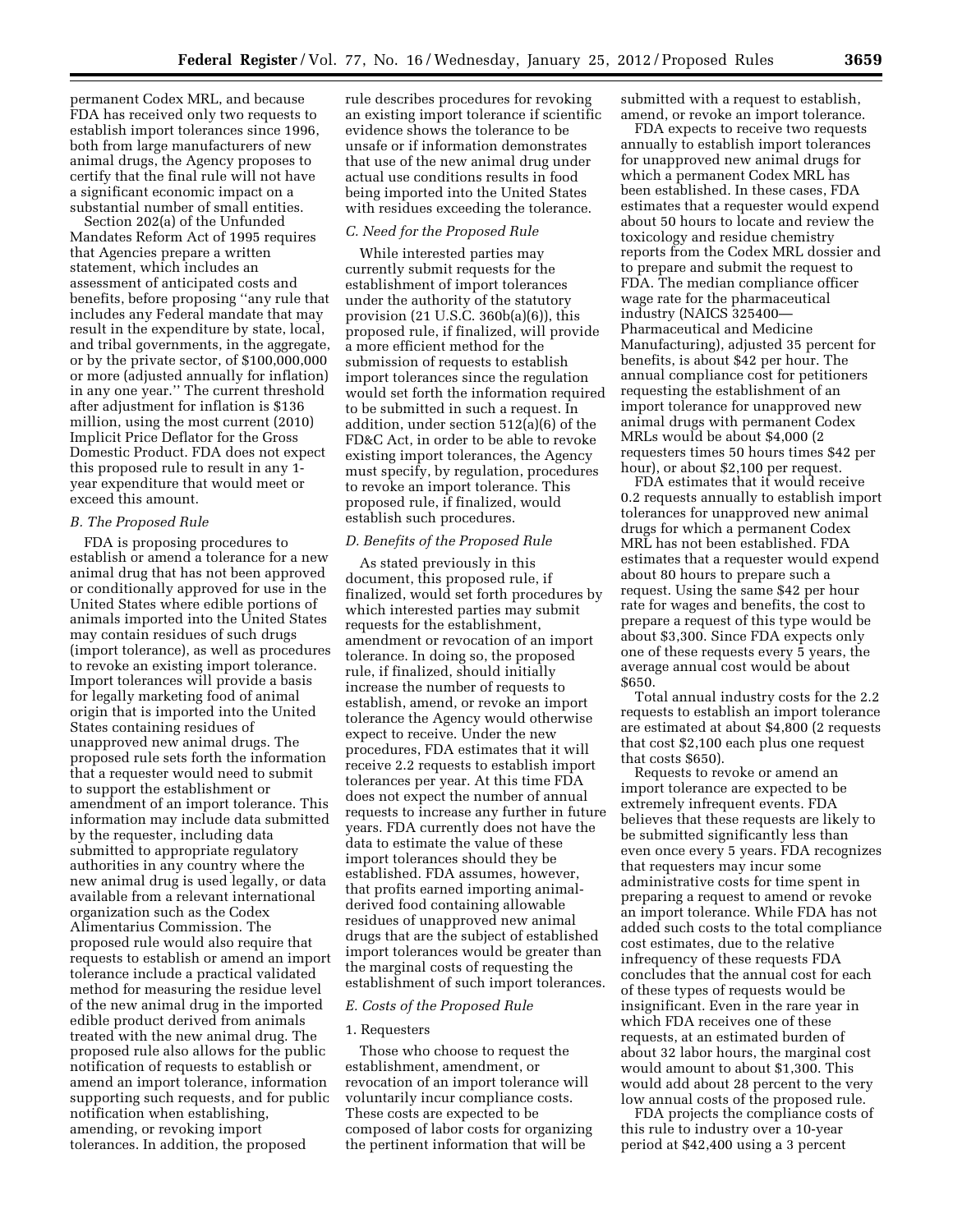discount rate, and at \$36,300 using a 7 percent discount rate.

# 2. Government

FDA estimates that each request to establish, amend, or revoke an import tolerance would require up to 100 hours of total time spent in review and document preparation by mid-level FDA employees. Assuming a GS–13, Step-1 hourly pay rate of about \$43, with a 35 percent increase for benefits, the 100 hours of labor for each review are estimated to cost about \$5,800. This equates to about \$12,800 annually for the 2.2 reviews. Over a 10-year period, the administrative costs to the Government are projected at \$112,200 using a 3 percent discount rate, and at \$96,000 using a 7 percent discount rate.

#### *F. Regulatory Alternatives*

Section 4 of the ADAA, which provides for the establishment and revocation of import tolerances, requires FDA to make determinations on requests to establish, amend or revoke import tolerances based on human food safety criteria similar to those used to establish tolerances for new animal drug applications. FDA consulted VMAC at a public meeting in 2001 to discuss issues pertaining to the development of regulations regarding import tolerances. The ADAA language and VMAC recommendations provided a framework for the proposed import tolerance procedures that did not allow for the development of alternative procedures significant enough to have led FDA to estimate a substantially larger or smaller number of annual requests to establish import tolerances than the 2.2 requests previously described.

#### *G. Impacts on Small Entities*

The Regulatory Flexibility Act requires Agencies to prepare a regulatory flexibility analysis if a rule is expected to have a significant economic impact on a substantial number of small entities. Although the Agency believes it is very unlikely that significant economic impacts would occur, the Agency cannot rule out this possibility completely because of some uncertainty in the type or size of entities that may request the establishment, amendment, or revocation of import tolerances.

The Regulatory Flexibility Act requires a description of the small entities that would be affected by the rule, and an estimate of the number of small entities to which the rule would apply. FDA believes that manufacturers of new animal drugs will make all or nearly all requests to establish import tolerances. Manufacturers of new animal drugs are classified in the North

American Industrial Classification System (NAICS) under industry code 325412—Pharmaceutical Preparation Manufacturing. Census data in this category from 2007 show that 744 companies with 963 establishments manufacture pharmaceuticals in the United States. FDA requests public comment on the probability that any entities other than pharmaceutical manufacturers would request the establishment, amendment, or revocation of an import tolerance.

The Small Business Administration defines those entities within NAICS code 325412 as small entities if they employ less than 750 employees. Census data shows that 711 of the 963 establishments within NAICS code 325412, or 74 percent, had less than 100 employees in 2007. Available Census data from 2007 identifies the number of establishments in NAICS code 325412 with 100 or more employees, but does not identify those with 100 to 749 employees. The 2002 Census data, however, indicates that up to 97 percent of all establishments in NAICS code 325412 have less than 750 employees. The existence of some multiestablishment companies in this NAICS code would likely decrease the number of companies that would meet the definition of a small entity. Regardless, FDA acknowledges that it is likely that a substantial number of pharmaceutical manufacturers would meet the criteria to be considered small entities.

For those establishments with one to four employees and five to nine employees, the average annual value of shipments ranges from \$825,000 to \$3.37 million in 2002, the latest year for which value of shipments for establishments differentiated by employee size is available. For all establishments with 10 or more employees, it is much greater. If a manufacturer composed of only one establishment of one to four employees requested the establishment of one import tolerance for an unapproved new animal drug that was not the subject of a permanent Codex MRL, the one-time cost of this effort would represent about 0.40 percent of average annual revenues. If this manufacturer requested the establishment of one import tolerance for an unapproved new animal drug that was the subject of a permanent Codex MRL, the one-time cost of this effort would represent about 0.25 percent of average annual revenues. Those establishments with more than 10 employees would incur compliance costs that represent significantly less than 0.1 percent of average revenues from requesting the establishment of an import tolerance for an unapproved new

animal drug with or without a permanent Codex MRL. Further, requests to amend or revoke an established import tolerance, which the Agency expects to be submitted significantly less frequently than once every 5 years, would result in compliance costs that represent even smaller percentages of average annual revenues for the establishment sizes listed previously in this document. Accordingly, FDA believes that this proposed rule would not have a significant impact on a substantial number of small entities.

#### **VI. Paperwork Reduction Act of 1995**

This proposed rule contains information collection requirements that are subject to review by the Office of Management and Budget (OMB) under the Paperwork Reduction Act of 1995 (44 U.S.C. 3501–3520). A description of these requirements is given in table 1 of this document with an estimate of the annual reporting burden. Included in the estimate is the time for reviewing instructions, searching existing data sources, gathering and maintaining the data needed, and completing and reviewing each collection of information.

FDA invites comments on the following topics: (1) Whether the proposed collection of information is necessary for the proper performance of FDA's functions, including whether the information will have practical utility; (2) the accuracy of FDA's estimate of the burden of the proposed collection of information, including the validity of the methodology and assumptions used; (3) ways to enhance the quality, utility, and clarity of the information to be collected; and (4) ways to minimize the burden of the collection of information on respondents, including through the use of automated collection techniques, when appropriate, and other forms of information technology.

*Title:* Import Tolerances for Residues of Unapproved New Animal Drugs in Food.

*Description:* FDA is proposing procedures by which a person may request that the Agency establish or amend tolerances for unapproved new animal drugs where edible portions of animals imported into the United States may contain residues of such drugs (import tolerance). The Agency is also proposing procedures to revoke an existing import tolerance, as well as procedures for reconsideration of action or an administrative stay of action to establish, amend, or revoke an import tolerance. The ADAA amended the FD&C Act to authorize FDA to establish and revoke import tolerances. Import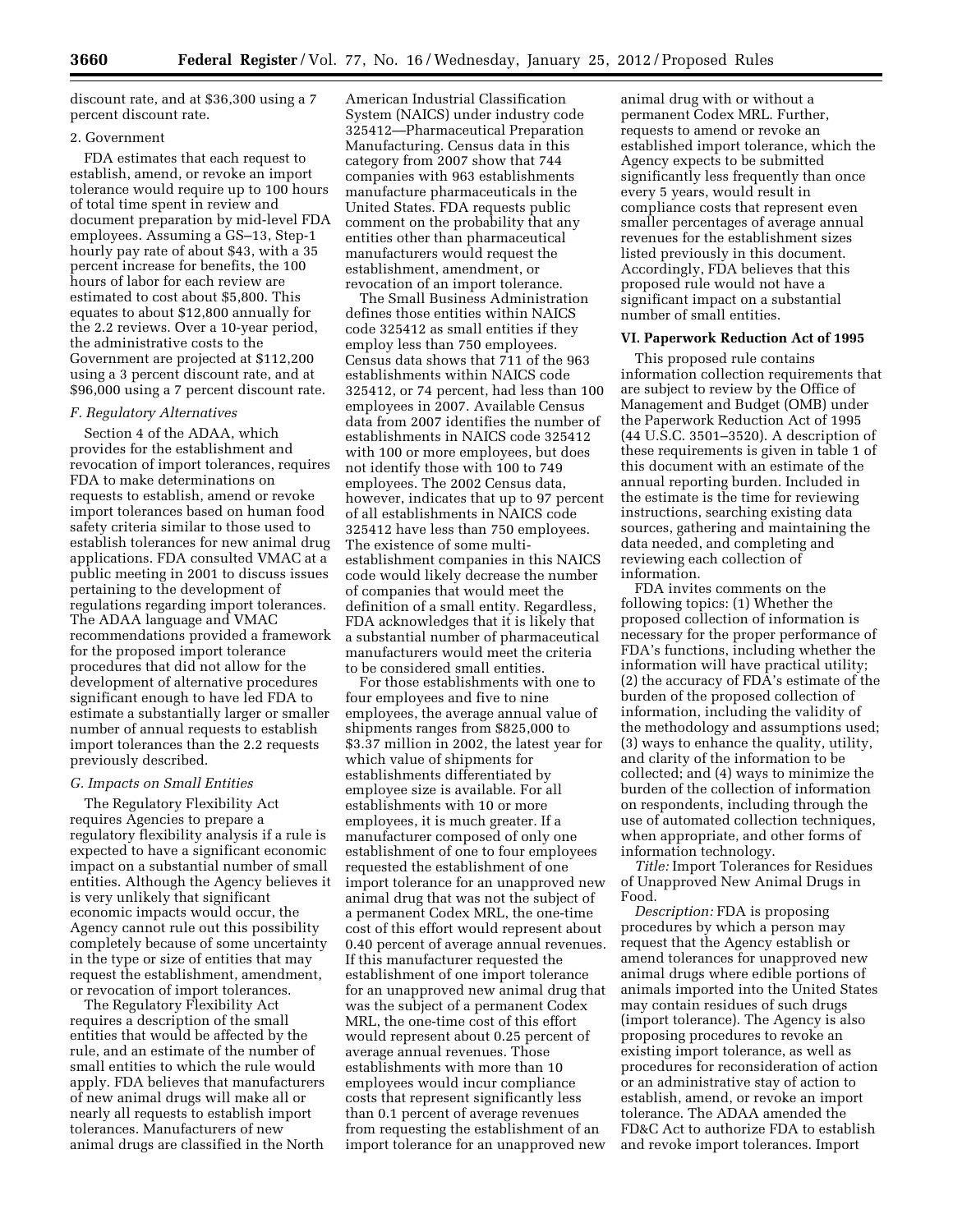tolerances will provide a basis for legally marketing food of animal origin that is imported into the United States and contains residues of unapproved new animal drugs.

If there is a permanent Codex MRL for a new animal drug, the proposed rule provides that the requester should provide, in addition to the requirements outlined in proposed § 510.205(b)(5)(i),  $(b)(5)(ii), (b)(5)(iii), (b)(5)(v), and$ (b)(5)(vi), the permanent Codex MRL and monographs and reports from the JECFA and/or the JMPR that support the development of the Codex MRL.

If there is not a permanent Codex MRL, or upon notification by FDA, the proposed rule provides that the requester should provide, in addition to the requirements outlined in proposed § 510.205(b)(5)(i), (b)(5)(ii), (b)(5)(iii),  $(b)(5)(v)$ , and  $(b)(5)(vi)$ , full reports of investigations made with respect to the human food safety of the new animal drug including data submitted to the appropriate regulatory authority in any country where the new animal drug is lawfully used. A request may be

regarded as incomplete unless it includes full reports of adequate tests by all methods reasonably applicable to show whether or not food derived from animals receiving the new animal drug will be safe for human consumption.

*Description of Respondents:* We anticipate that most requests to establish or amend an import tolerance will come from the manufacturer of the unapproved new animal drug at issue in the request. Requests may also be submitted by trade associations of foreign producers who use the unapproved new animal drug or by importers of animal-derived food bearing or containing residues of the unapproved new animal drug. At this time since the Agency has not established an appreciable number of import tolerances, we are unable to estimate the number of requests to revoke an established import tolerance we may receive.

*Burden:* Interested persons are required to submit human food safety data and other information similar to that used to establish a tolerance under

an NADA. The collection of information required for submission of NADAs has been reviewed under the Paperwork Reduction Act of 1995. The Agency has proposed extension of this existing collection most recently in 2007 (72 FR 37240, July 9, 2007). A proportion of the time estimated in that proposed extension for the paperwork associated with the human food safety technical section of an NADA was used to estimate the time (hours per response) presented in table 1 of this document for the preparation of a request to establish or amend an import tolerance not based on a permanent Codex MRL. We believe a request to establish or amend an import tolerance based on a permanent Codex MRL will be less burdensome. Based on the Agency's experience with establishing tolerances for approved new animal drugs, the Agency believes that requests to revoke an import tolerance, as well as petitions for reconsideration of an action or for an administrative stay of an action will be infrequent occurrences.

# TABLE 1—ESTIMATED ANNUAL REPORTING BURDEN 1

| 21 CFR Section                                                                                                                                            | Number of<br>respondents | Number of<br>responses per<br>respondent | Total annual<br>responses | Average<br>burden per<br>response | Total hours |
|-----------------------------------------------------------------------------------------------------------------------------------------------------------|--------------------------|------------------------------------------|---------------------------|-----------------------------------|-------------|
| 510.205(b)(5)(iv)(A) (request to establish an import                                                                                                      | 2.2                      |                                          | 2.2                       |                                   | 2.2         |
| tolerance based on permanent Codex MRL)                                                                                                                   | 2                        |                                          | $\overline{2}$            | 50                                | 100         |
| $510.205(b)(5)(iv)(B)$ (request to establish an import<br>tolerance not based on permanent Codex MRL)<br>510.205(b)(6) (request to amend an import toler- | 0.2                      |                                          | 0.2                       | 80                                | 16          |
|                                                                                                                                                           | 0.1                      |                                          | 0.1                       | 32                                |             |
| 510.207, 510.209, and 510.211 (request to revoke<br>an import tolerance, for reconsideration of an ac-                                                    |                          |                                          |                           |                                   |             |
| tion or for administrative stay of an action)                                                                                                             | 0.1                      |                                          | 0.1                       | 10                                |             |

1There are no capital costs or operating costs associated with this collection of information.

The number of respondents and number of responses per respondent listed in table 1 of this document are an estimate based on the Agency's experience since the passage of the ADAA and actual requests received. The average burden per response is an estimate based on the review of the human food safety technical section of an NADA as discussed previously in this document. The number of respondents and number of responses per respondent for §§ 510.207, 510.209 and 510.211 are based on the expectation that such responses will occur infrequently and that the Agency anticipates the average burden per response will require much less time than a request to establish or amend a tolerance.

In compliance with the Paperwork Reduction Act of 1995 (44 U.S.C.

3507(d)), the Agency has submitted the information collection provisions of this proposed rule to OMB for review. Interested persons are requested to fax comments regarding information collection to the Office of Information and Regulatory Affairs, OMB. To ensure that comments on information collection are received, OMB recommends that written comments be faxed to the Office of Information and Regulatory Affairs, OMB, Attn: FDA Desk Officer, fax: (202) 395–5806.

# **VII. Environmental Impact**

The Agency has determined under 21 CFR 25.30(h) that this action is of a type that does not individually or cumulatively have a significant effect on the human environment. Therefore, neither an environmental assessment

nor environmental impact statement is required.

### **VIII. Federalism**

FDA has analyzed this proposed rule in accordance with the principles set forth in Executive Order 13132. FDA has determined that the proposed rule, if finalized, would not contain policies that have substantial direct effects on the States, on the relationship between the National Government and the States, or on the distribution of power and responsibilities among the various levels of government. Accordingly, the Agency tentatively concludes that the proposed rule does not contain policies that have federalism implications as defined in the Executive order and, consequently, a federalism summary impact statement is not required.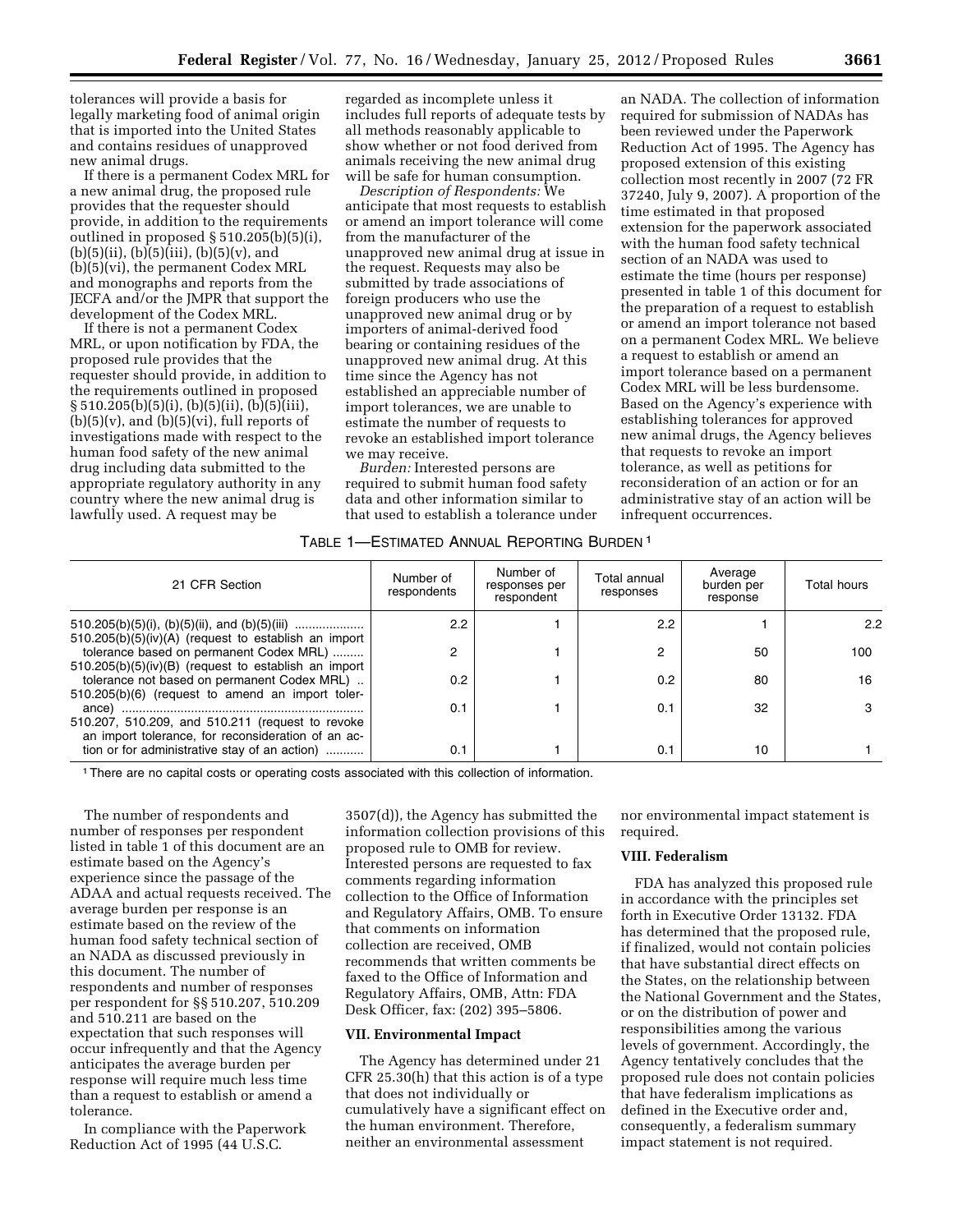### **IX. Request for Comments**

Interested persons may submit to the Division of Dockets Management (see **ADDRESSES**) either electronic or written comments regarding this document. It is only necessary to send one set of comments. Identify comments with the docket number found in brackets in the heading of this document. Received comments may be seen in the Division of Dockets Management between 9 a.m. and 4 p.m., Monday through Friday.

### **List of Subjects**

### *21 CFR Part 10*

Administrative practice and procedure, News media.

# *21 CFR Part 20*

Confidential business information, Courts, Freedom of information, Government employees.

# *21 CFR Part 25*

Environmental impact statements, Foreign relations, Reporting and recordkeeping requirements.

# *21 CFR Part 510*

Administrative practice and procedure, Animal drugs, Labeling, Reporting and recordkeeping requirements.

Therefore, under the Federal Food, Drug, and Cosmetic Act and under authority delegated to the Commissioner of Food and Drugs, it is proposed that 21 CFR parts 10, 20, 25, and 510 be amended as follows:

# **PART 10—ADMINISTRATIVE PRACTICES AND PROCEDURES**

1. The authority citation for 21 CFR part 10 continues to read as follows:

**Authority:** 5 U.S.C. 551–558, 701–706; 15 U.S.C. 1451–1461; 21 U.S.C. 141–149, 321– 397, 467f, 679, 821, 1034; 28 U.S.C. 2112; 42 U.S.C. 201, 262, 263b, 264.

2. In § 10.25, revise paragraph (a)(1) to read as follows:

### **§ 10.25 Initiation of administrative proceedings.**

- \* \* \* \* \*
	- (a) \* \* \*

(1) In the form specified in other applicable FDA regulations, e.g., the form for a color additive petition in § 71.1 of this chapter, for a food additive petition in §§ 171.1 or 571.1 of this chapter, for a new drug application in § 314.50 of this chapter, for a request to establish or amend an import tolerance in § 510.205 of this chapter, for a new animal drug application in § 514.1 of this chapter, or

\* \* \* \* \*

### **PART 20—PUBLIC INFORMATION**

3. The authority citation for 21 CFR part 20 continues to read as follows:

**Authority:** 5 U.S.C. 552; 18 U.S.C. 1905; 19 U.S.C. 2531–2582; 21 U.S.C. 321–393, 1401– 1403; 42 U.S.C. 241, 242, 242a, 242l, 242n, 243, 262, 263, 263b–263n, 264, 265, 300u– 300u–5, 300aa–1.

4. In § 20.100, add new paragraph (c)(45) to read as follows:

### **§ 20.100 Applicability; cross-reference to other regulations.**

\* \* \* \* \* (c) \* \* \*

(45) Requests to establish or amend import tolerances, in § 510.205 of this chapter.

# **PART 25—ENVIRONMENTAL IMPACT CONSIDERATIONS**

5. The authority citation for 21 CFR part 25 continues to read as follows:

**Authority:** 21 U.S.C. 321–393; 42 U.S.C. 262, 263b–264; 42 U.S.C. 4321, 4332; 40 CFR parts 1500–1508; E.O. 11514, 35 FR 4247, 3 CFR, 1971 Comp., p. 531–533, as amended by E.O. 11991, 42 FR 26967, 3 CFR, 1978 Comp., p. 123–124 and E.O. 12114, 44 FR 1957, 3 CFR, 1980 Comp., p. 356–360.

6. In § 25.20, add new paragraph (o) to read as follows:

# **§ 25.20 Actions requiring preparation of an environmental assessment.**

\* \* \* \* \* (o) Establishment, amendment, or revocation of an import tolerance in accordance with subpart C of part 510 of this chapter.

# **PART 510—NEW ANIMAL DRUGS**

7. The authority citation for 21 CFR part 510 continues to read as follows:

**Authority:** 21 U.S.C. 321, 331, 351, 352, 353, 360b, 371, 379e.

8. Revise subpart C to read as follows:

# **Subpart C—Import Tolerances for Residues of Unapproved New Animal Drugs in Food**

Sec.

- 510.201 Scope.
- Definitions.
- 510.205 Request to establish or amend an import tolerance.
- 510.207 Revoking an import tolerance.
- 510.209 Reconsideration of action.

510.211 Administrative stay of action.

### **§ 510.201 Scope.**

This part applies to tolerances for residues of new animal drugs not approved or conditionally approved for use in the United States, but lawfully used in another country and present in imported animal-derived food and food products.

### **§ 510.203 Definitions.**

The following definitions of terms apply when used in this subpart:

*Import tolerance* means a tolerance for a residue of a new animal drug not approved or conditionally approved for use in the United States, but present in any imported edible portion of any animal.

*Request* means a request to establish or amend an import tolerance.

### **§ 510.205 Request to establish or amend an import tolerance.**

(a) *Initiation of a request.* Any person may request that the Commissioner of Food and Drugs (the Commissioner) establish or amend an import tolerance. A request must be in the form specified in this section. The Commissioner may also initiate a proceeding to establish or amend an import tolerance on his or her own initiative under § 10.25(b) of this chapter.

(b) *Content and administration of a request.* (1) Pertinent information previously submitted to and currently retained in the files of the Food and Drug Administration may be incorporated in, and will be considered as part of, a request on the basis of specific reference to such information. If the requester refers to any nonpublic information other than its own, the requester shall obtain a written right of reference to that nonpublic information and submit the right of reference with the request. Any reference to published information offered in support of a request should be accompanied by reprints or copies of such references.

(2) Requests shall be submitted in triplicate and be addressed to the Document Control Unit (HFV–199), Center for Veterinary Medicine, Food and Drug Administration, 7500 Standish Pl., Rockville, MD 20855. By prior arrangement, requests may be submitted in an electronic format.

(3) If a part of the material submitted is in a foreign language, it shall be accompanied by a complete and accurate English translation. Translations of literature printed in a foreign language shall be accompanied by copies of the original publication.

(4) The request must be dated and must be signed by the requester or by his or her authorized attorney, agent, or official and shall state the requester's correspondence address. If the requester or such authorized representative does not reside or have a place of business within the United States, the requester must also furnish the name and post office address of, and the request must be countersigned by, an authorized attorney, agent, or official residing or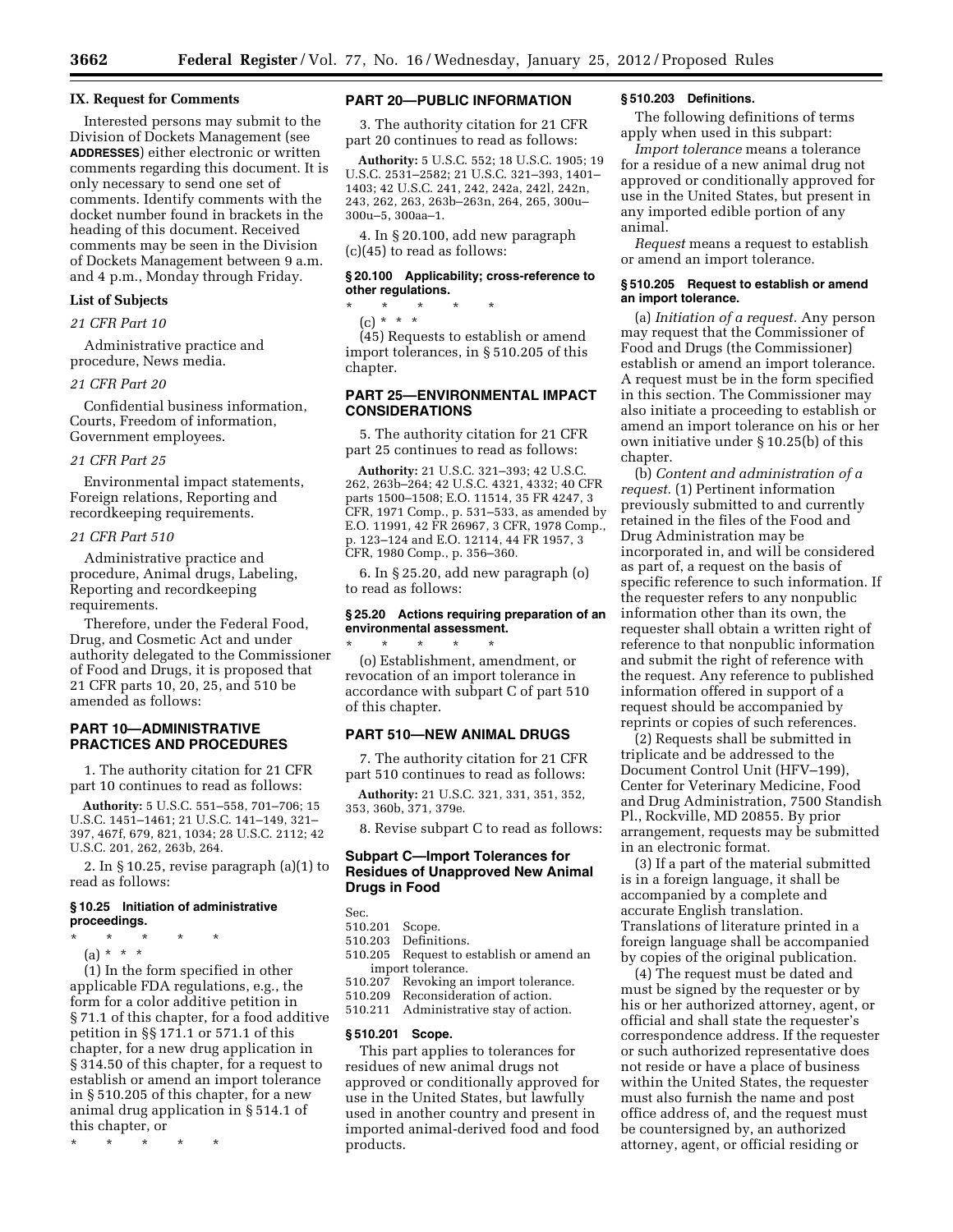maintaining a place of business within the United States.

(5) The request must include the following information:

(i) The established name and all pertinent information concerning the new animal drug, including chemical identity and composition of the new animal drug, and its physical, chemical, and biological properties;

(ii) The conditions of use for the new animal drug, including the route of administration and dosage, together with all labeling, directions, and recommendations regarding the uses in countries in which the new animal drug is lawfully used;

(iii) The proposed import tolerance(s) for the new animal drug;

(iv) Human food safety information to support the proposed import tolerance(s) in either of the following forms:

(A) If a permanent Maximum Residue Limit (MRL) has been established by the Codex Alimentarius Committee (Codex MRL), the requester shall provide the permanent Codex MRL and monographs and reports from the Joint Expert Committee on Food Additives (JECFA) of the Food and Agriculture Organization (FAO) and the World Health Organization (WHO) of the United Nations and/or monographs and reports from the Joint FAO/WHO Meeting on Pesticide Residues (JMPR) that support the development of the permanent Codex MRL. FDA may request additional information as needed.

(B) If no permanent Codex MRL has been established, or upon notification by FDA, the requester must provide full reports of investigations made with respect to the human food safety of the new animal drug. A request may be regarded as incomplete unless it includes full reports of adequate tests by all methods reasonably applicable to show whether or not any imported edible portion of any animal receiving the new animal drug will be safe for human consumption. The reports must include detailed data derived from appropriate animal and other biological experiments in which the methods used and the results obtained are clearly set forth, including data submitted to the appropriate regulatory authority in any country where the new animal drug is lawfully used. The request must also include a statement that all such reports have been submitted, or contain an explanation of why such reports were not submitted. With respect to each nonclinical laboratory study contained in the request, the requestor must submit either a statement that the study was conducted in compliance with the

good laboratory practice regulations set forth in part 58 of this chapter, or, if the study was not conducted in compliance with such regulations, a brief statement of the reason for the noncompliance, and how this may have impacted the study;

(v) Other human food safety information as deemed necessary by the Commissioner; and

(vi) A description of practicable methods for determining the quantity, if any, of the new animal drug in or on food, and any substance formed in or on food because of its use.

(6) A request to amend an established import tolerance must contain information to support each proposed change. The request may omit statements made in the original request for which no change is proposed.

(7) The requester may withdraw the request at any time before the notification provided for in paragraph (d)(3) of this section has been made publicly available.

(c) *Review of information submitted in a request.* In establishing or amending an import tolerance, the Commissioner shall rely on data sufficient to demonstrate that a proposed tolerance is safe based on similar food safety criteria used by the Commissioner to establish tolerances for applications for new animal drugs filed under section 512(b)(1) of the Federal Food, Drug, and Cosmetic Act. In establishing or amending an import tolerance, the Commissioner will give appropriate consideration to the anticipated residue concentrations and conditions of use of the new animal drug specified.

(d) *Disclosure of information submitted in a request.* (1) When a request is determined to be complete for FDA's consideration, the Commissioner will provide public notification of the request containing the name of the requester and a brief description of the request in general terms. A copy of the notification will be sent to the requester at the time the information is made available to the public.

(2) A notification establishing, amending, or revoking an import tolerance will be made publicly available. A summary of the basis for the decision will be publicly released in accordance with the provisions of part 20 of this chapter. All information and safety data submitted with the request, or previously submitted information incorporated in, and considered as part of, a request on the basis of specific reference to such information, shall be available for public disclosure, also in accordance with the provisions of part 20 of this chapter. Trade secrets and confidential commercial or financial

information are exempted from release under § 20.61 of this chapter.

(e) *Establishment or amendment of an import tolerance.* (1) If a request to establish or amend an import tolerance is granted, the Commissioner will provide public notification establishing or amending an import tolerance, which will be effective from the date of public notification. A copy of the notification will be sent to the requestor at the time the information is made available to the public.

(2) If a request to establish or amend an import tolerance is denied, a notification of the denial will be made publicly available, and a copy of the denial letter, including the reasons for such action, will be sent to the requester.

(3) A tolerance established in an approved new animal drug application submitted under section 512(b)(1) of the Federal Food, Drug, and Cosmetic Act or a conditionally approved application for conditional approval submitted under section 571 of the Federal Food, Drug, and Cosmetic Act, will supersede an existing import tolerance and a notification of such action will be made publicly available and a copy of the notification will be sent to the requester. In the event that the conditionally approved application for a new animal drug is not renewed or is withdrawn, or such drug does not achieve full approval under section 512 of the Federal Food, Drug, and Cosmetic Act within 5 years following the date of the conditional approval, the Agency will reinstate the import tolerance unless § 510.207(a)(1) or (a)(2) applies. A notification of such action will be made publicly available and a copy of the notification will be sent to the original requestor.

### **§ 510.207 Revoking an import tolerance.**

(a) The Commissioner, on his or her own initiative or on the petition of an interested person, under § 10.25 of this chapter, may revoke an import tolerance based upon:

(1) Scientific evidence showing an import tolerance to be unsafe; or

(2) Information demonstrating that the use of a new animal drug results in food being imported into the United States with residues exceeding the import tolerance.

(b) The Commissioner will provide public notification under § 510.205(d)(2) that will specify which of these grounds upon which he or she is acting and will be effective at the time the information is made available to the public.

(c) A petition for revocation must be submitted in the form specified in § 10.30 of this chapter.